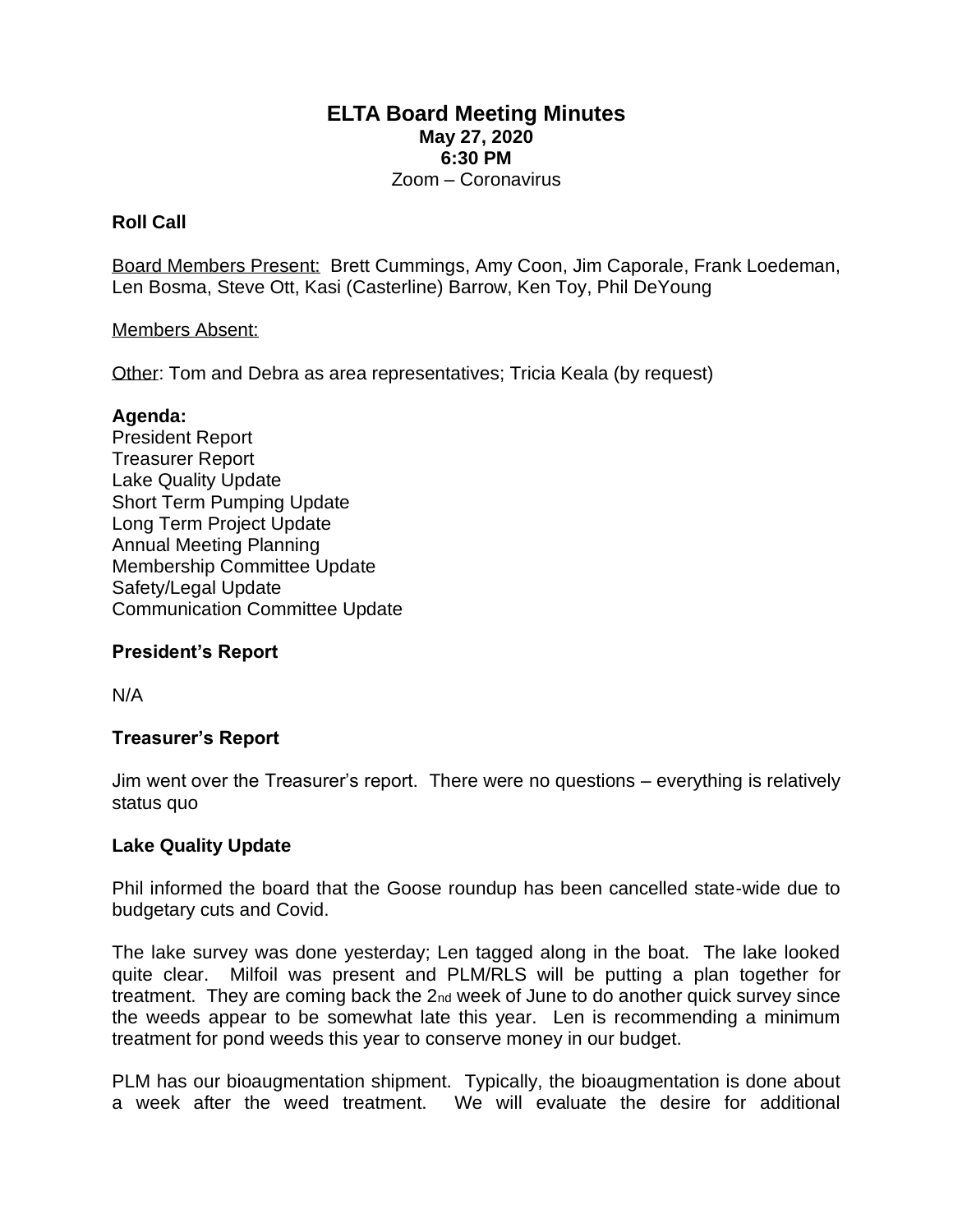bioaugmentation treatments as the summer progresses.

### **Tricia Keala by request:**

She has some concerns about the fact that the short-term pumping keeps getting setback further and further. Now it appears as though it will take another 5 years to get to our target level before the drain commissioner can take over. She feels as though she has been blown off time and time again by the governmental units. She is requesting the board seek private legal counsel. There were lengthy discussions about legal counsel and the board's involvement with the same. There is a rumor floating around that the long-term project can't occur until we reach our draw down goals. We are not sure where this rumor started but it's contrary to what Prein Newhof and the Drain Commissioner have said. Tricia was asked to send a list of things she believes an attorney can assist with to the board for further consideration.

### **Short Term Pumping Update**

There is a taskforce meeting tomorrow. They are putting a drain in at the Vineyard and Amy has some questions she intends to ask at the taskforce. There were discussions about questions for the taskforce about what happens when our short-term permits/easements end.

## **Long Term Project Update**

Kalamazoo County approved the Petitions. Prein Newhof completed their study on the legal lake level and sent it to the Drain Commissioner. Len is hoping we will be told numbers for their requested legal lake level.

#### **Annual Meeting Planning**

We are likely adjourning our annual meeting until August and if we can't do it in-person by then, we will try to do it virtually.

#### **Area Rep/Membership**

Tom asked if we should do the 2020 stickers or just save the money and push a year. The design is done, and the expenditure has been approved, so he will find out when he can get those produced by the printer. The issue of delivery was discussed and it may be up to the area reps to deliver due to the annual meeting being pushed.

#### **Legal/Safety**

The access is supposed to be closed. Every day the barricade is moved and now its broken. Brett will evaluate list supplied by Tricia or others related to legal counsel and will respond accordingly.